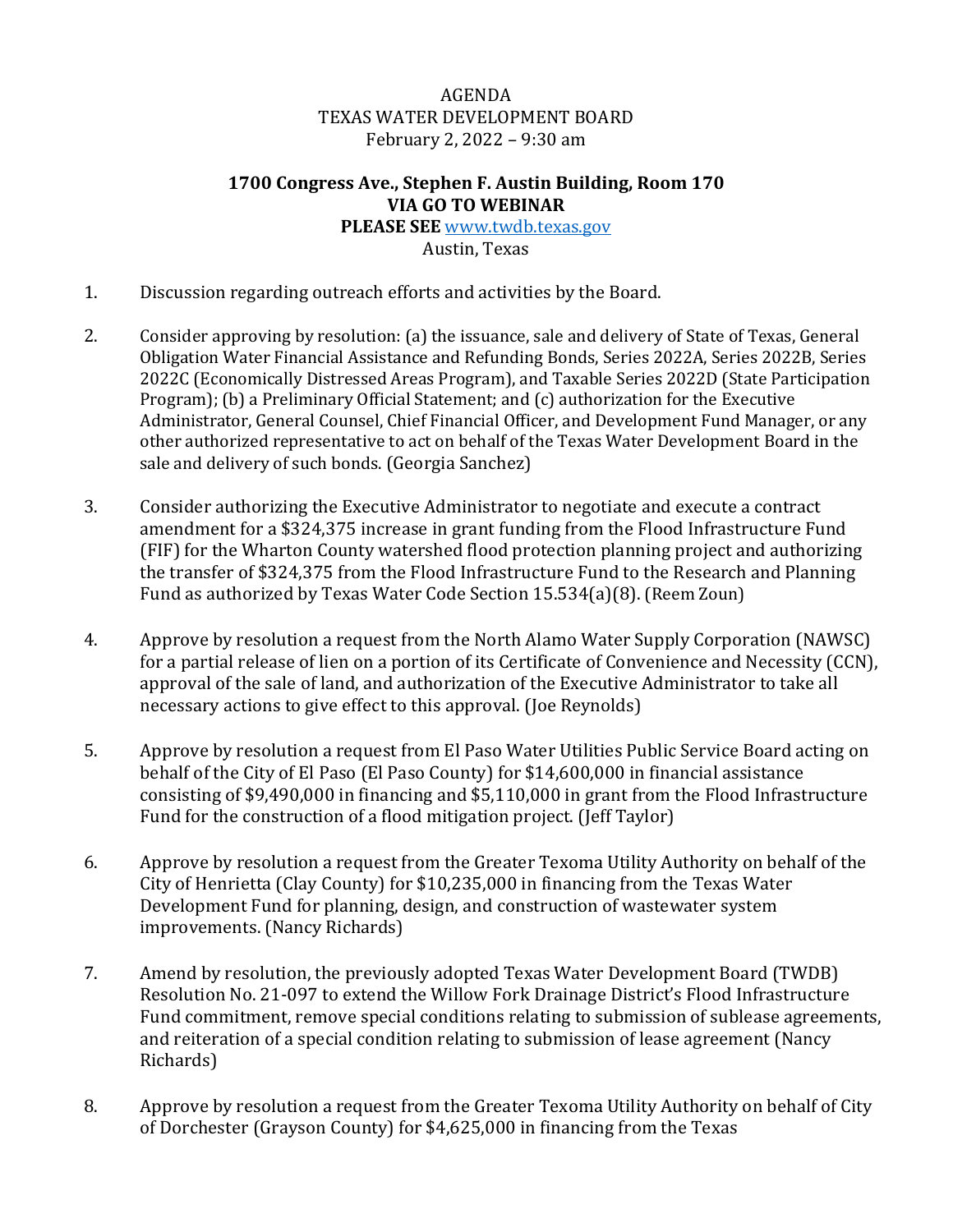Water Development Fund for planning, design, and construction of water system improvements. (Joe Koen)

- 9. Amend by resolution, the previously adopted Texas Water Development Board (TWDB) Resolution No. 21-017 to modify the Guadalupe-Blanco River Authority's Clean Water State Revolving Fund commitment to allow for an additional loan series and extend the commitment period. (Dain Larsen)
- 10. The Board will receive comments from the public on any matters within the jurisdiction of the TWDB, with the exception of matters which are subject to the ex parte prohibition found in Texas Government Code Section 2001.061.
- 11. The Board may adjourn into Executive Session and conduct a closed meeting to consider any item on this agenda if a matter is raised that is appropriate for the Board to conduct a private consultation with its attorney on a matter in which the duty of the attorney to the governmental body under the Texas Disciplinary Rules of Professional Conduct of the State Bar of Texas clearly conflicts with Chapter 551 of the Texas Government Code. The Board may conduct a closed meeting to receive legal advice and discuss pending or contemplated litigation, settlement offers, or the appointment, employment, evaluation, reassignment, duties, discipline or dismissal of specific Board employees, including the Executive Administrator and General Counsel, as permitted by Sections 551.071 and 551.074, the Texas Open Meetings Act, codified as Chapter 551 of the Texas Government Code. The Board may also meet in open meeting to take action on legal or personnel matters considered in the closed meeting as required by Section 551.102 of the Open Meetings Act, Chapter 551 of the Government Code. The Board may conduct a closed meeting to consider and discuss financial matters related to the investment or potential investment of the Board's funds, as permitted by Section 6.0601(a) of the Texas Water Code. The Board may also meet in open meeting to take action on a financial matter discussed in the closed meeting as required by Section 6.0601(b) of the Texas Water Code.

The next currently scheduled meeting of the Texas Water Development Board will be March 3, 2022. Other meetings may be scheduled and will be posted in compliance with the Texas Open Meetings Act.

Persons with disabilities who plan to attend this meeting and who may need auxiliary aids or services such as interpreters for persons who are deaf or hearing impaired, readers, large print or Braille, are requested to contact Cheryl Arredondo at (512) 463-7686 two (2) workdays prior to the meeting so that appropriate arrangements can be made.

## **NOTICE: ENTRY TO THIS MEETING WITH A HANDGUN IS FORBIDDEN**

**This meeting is a public meeting under Chapter 551 of the Texas Government Code. Pursuant to Section 30.06, Penal Code (trespass by license holder with a concealed handgun), a person licensed under Subchapter H, Chapter 411, Government Code (handgun licensing law) may not enter this property with a concealed handgun. Pursuant to Section 30.07, Penal Code (trespass by license holder with an openly carried handgun), a person licensed under Subchapter H, Chapter 411, Government Code (handgun licensing law) may not enter this property with a**